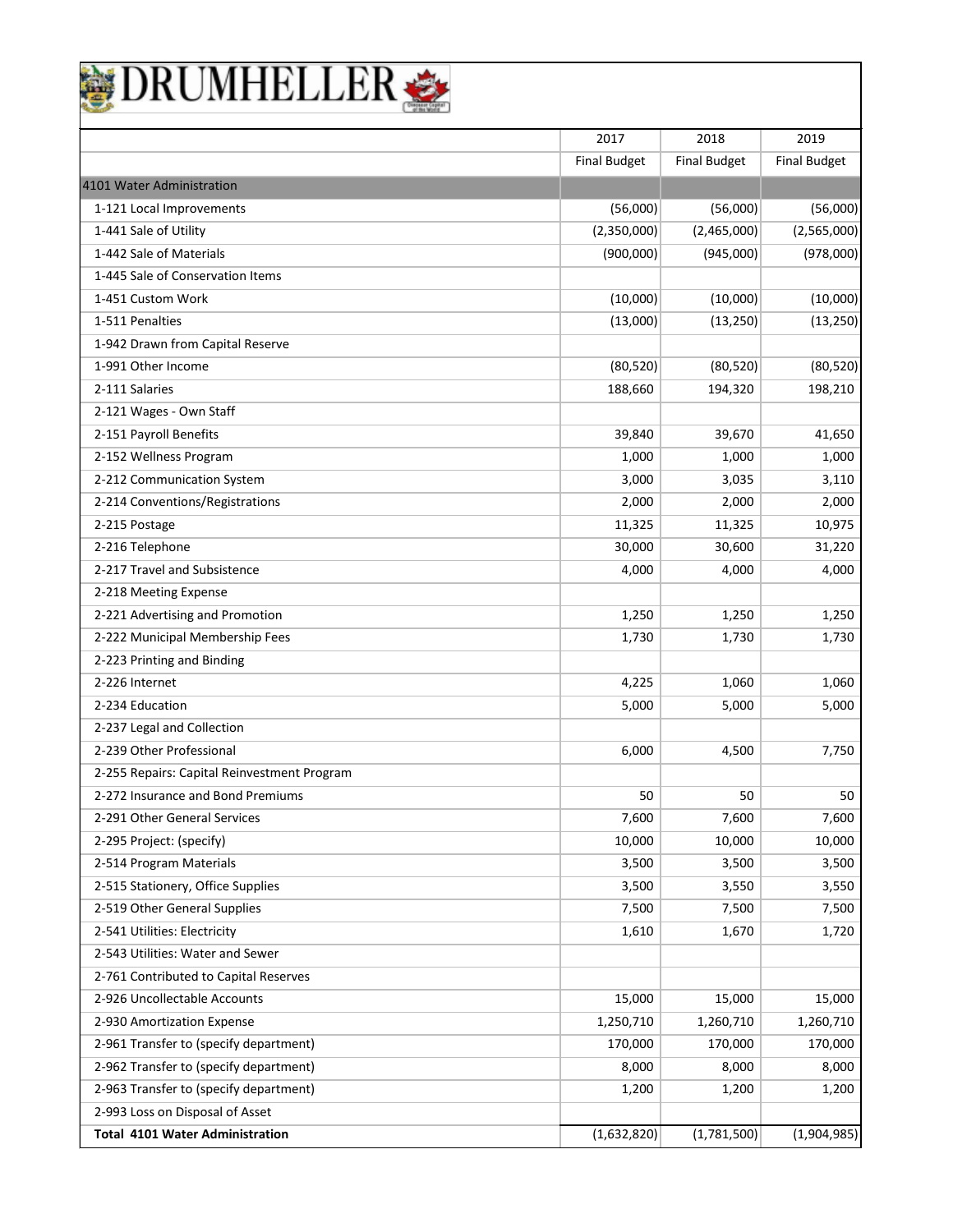|                                      | 2017                | 2018                | 2019                |
|--------------------------------------|---------------------|---------------------|---------------------|
|                                      | <b>Final Budget</b> | <b>Final Budget</b> | <b>Final Budget</b> |
| 4102 River Intake Pump Station       |                     |                     |                     |
| 2-111 Salaries                       | 11,130              | 11,460              | 11,690              |
| 2-121 Wages - Own Staff              |                     |                     |                     |
| 2-151 Payroll Benefits               | 2,410               | 2,390               | 2,510               |
| 2-241 Janitorial Services            |                     |                     |                     |
| 2-251 Repairs: Buildings             | 500                 | 500                 | 500                 |
| 2-252 Repairs: Equipment             | 3,000               | 1,000               | 1,000               |
| 2-253 Repairs: Other                 | 200                 | 200                 | 200                 |
| 2-254 Repairs: Structures            |                     |                     |                     |
| 2-272 Insurance and Bond Premiums    | 3,130               | 3,220               | 3,320               |
| 2-291 Other General Services         | 10,695              | 10,715              | 10,715              |
| 2-518 Janitorial Supplies            | 250                 | 275                 | 275                 |
| 2-519 Other General Supplies         | 6,000               | 1,000               | 1,000               |
| 2-524 Consumable, Small Tools        | 500                 | 500                 | 500                 |
| 2-531 Chemicals and Salts            | 18,400              | 18,950              | 19,520              |
| 2-541 Utilities: Electricity         | 32,840              | 35,060              | 36,310              |
| 2-542 Utilities: Gas                 | 1,430               | 1,440               | 1,460               |
| Total 4102 River Intake Pump Station | 90,485              | 86,710              | 89,000              |
| 4103 Low Lift Pump Station           |                     |                     |                     |
| 2-111 Salaries                       | 3,980               | 4,100               | 4,180               |
| 2-121 Wages - Own Staff              |                     |                     |                     |
| 2-151 Payroll Benefits               | 790                 | 780                 | 820                 |
| 2-251 Repairs: Buildings             | 650                 | 650                 | 650                 |
| 2-252 Repairs: Equipment             | 1,475               | 1,475               | 1,475               |
| 2-253 Repairs: Other                 | 300                 | 300                 | 300                 |
| 2-254 Repairs: Structures            | 300                 |                     |                     |
| 2-272 Insurance and Bond Premiums    | 850                 | 880                 | 910                 |
| 2-291 Other General Services         | 9,000               | 9,025               | 9,025               |
| 2-519 Other General Supplies         | 500                 | 500                 | 500                 |
| 2-542 Utilities: Gas                 | 1,010               | 1,030               | 1,050               |
| Total 4103 Low Lift Pump Station     | 18,855              | 18,740              | 18,910              |
| 4104 Raw Water Reservoir             |                     |                     |                     |
| 2-111 Salaries                       | 7,850               | 8,090               | 8,250               |
| 2-121 Wages - Own Staff              |                     |                     |                     |
| 2-151 Payroll Benefits               | 1,270               | 1,250               | 1,310               |
| 2-252 Repairs: Equipment             | 600                 | 600                 | 600                 |
| 2-254 Repairs: Structures            | 5,875               | 5,975               | 5,975               |
| 2-291 Other General Services         | 12,200              | 12,200              | 12,200              |
| 2-519 Other General Supplies         | 3,100               | 3,100               | 3,100               |
| Total 4104 Raw Water Reservoir       | 30,895              | 31,215              | 31,435              |
| 4105 Purification and Treatment      |                     |                     |                     |
| 1-942 Drawn from Capital Reserve     |                     |                     |                     |
| 1-991 Other Income                   |                     |                     |                     |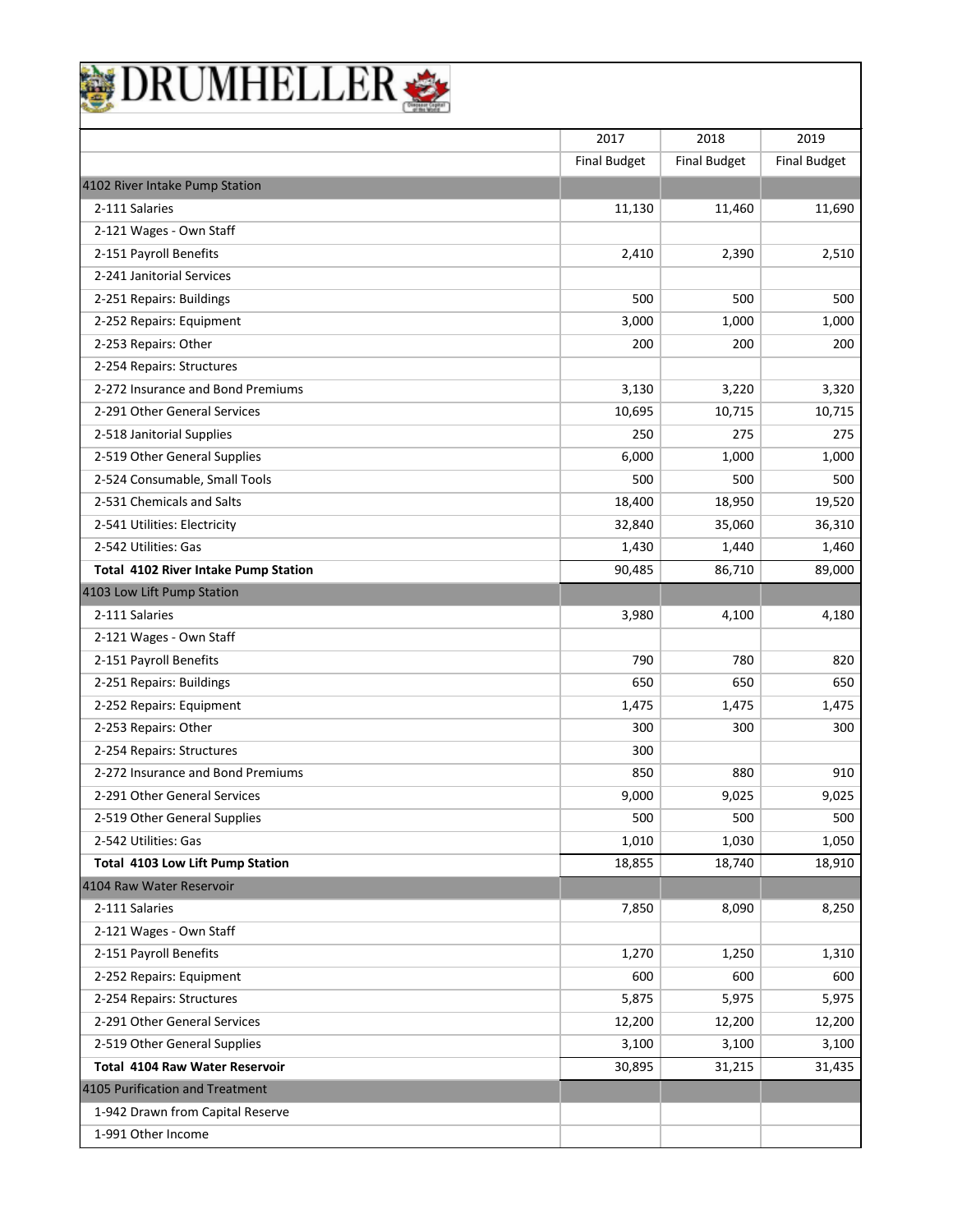|                                                                          |                     |                     | 2019                |
|--------------------------------------------------------------------------|---------------------|---------------------|---------------------|
|                                                                          | 2017                | 2018                | <b>Final Budget</b> |
|                                                                          | <b>Final Budget</b> | <b>Final Budget</b> |                     |
| 2-111 Salaries                                                           | 314,120             | 323,540             | 330,010             |
| 2-121 Wages - Own Staff<br>2-151 Payroll Benefits                        |                     | 59,110              |                     |
|                                                                          | 59,850              |                     | 62,070              |
| 2-152 Wellness Program<br>2-216 Telephone                                | 800<br>3,500        | 800<br>3,570        | 800<br>3,640        |
| 2-221 Advertising and Promotion                                          | 450                 | 450                 | 450                 |
| 2-222 Municipal Membership Fees                                          | 100                 | 100                 | 100                 |
| 2-239 Other Professional                                                 |                     |                     |                     |
| 2-241 Janitorial Services                                                | 10,000<br>2,880     | 10,000<br>2,880     | 10,000<br>2,880     |
| 2-251 Repairs: Buildings                                                 | 6,150               | 6,150               | 6,150               |
|                                                                          |                     |                     |                     |
| 2-252 Repairs: Equipment<br>2-253 Repairs: Other                         | 3,000<br>6,225      | 3,000<br>6,225      | 3,000<br>6,225      |
|                                                                          |                     |                     |                     |
| 2-254 Repairs: Structures<br>2-255 Repairs: Capital Reinvestment Program | 18,550              | 18,550              | 30,050              |
| 2-272 Insurance and Bond Premiums                                        | 48,540              | 50,000              | 51,500              |
| 2-291 Other General Services                                             | 95,960              | 102,085             | 96,085              |
| 2-511 Safety Materials, Clothing & Shoes                                 | 2,675               | 2,675               | 2,675               |
| 2-518 Janitorial Supplies                                                | 1,195               | 1,270               | 1,270               |
| 2-519 Other General Supplies                                             | 650                 | 650                 | 2,550               |
| 2-521 Fuel Oil Grease                                                    | 4,000               | 4,100               | 4,200               |
| 2-524 Consumable, Small Tools                                            | 1,000               | 1,000               | 1,000               |
| 2-531 Chemicals and Salts                                                | 239,750             | 244,335             | 251,045             |
| 2-541 Utilities: Electricity                                             | 108,000             | 118,490             | 119,710             |
| 2-542 Utilities: Gas                                                     | 38,320              | 38,070              | 38,450              |
| 2-831 Interest                                                           | 68,920              | 63,625              | 58,060              |
| <b>Total 4105 Purification and Treatment</b>                             | 1,034,635           | 1,060,675           | 1,081,920           |
| 4106 Transmission and Distribution                                       |                     |                     |                     |
| 1-942 Drawn from Capital Reserve                                         |                     |                     |                     |
| 1-991 Other Income                                                       |                     |                     |                     |
| 2-111 Salaries                                                           | 265,520             | 273,490             | 278,960             |
| 2-121 Wages - Own Staff                                                  |                     |                     |                     |
| 2-151 Payroll Benefits                                                   | 58,830              | 58,600              | 61,530              |
| 2-152 Wellness Program                                                   | 800                 | 800                 | 800                 |
| 2-251 Repairs: Buildings                                                 | 1,125               | 1,125               | 1,125               |
| 2-252 Repairs: Equipment                                                 | 18,350              | 18,350              | 18,350              |
| 2-254 Repairs: Structures                                                | 59,850              | 60,350              | 60,350              |
| 2-255 Repairs: Capital Reinvestment Program                              |                     |                     |                     |
| 2-272 Insurance and Bond Premiums                                        | 9,950               | 10,250              | 10,560              |
| 2-291 Other General Services                                             | 45,130              | 45,195              | 45,195              |
| 2-511 Safety Materials, Clothing & Shoes                                 | 2,700               | 2,700               | 2,900               |
|                                                                          | 2,800               | 2,800               | 2,800               |
|                                                                          |                     |                     |                     |
| 2-519 Other General Supplies<br>2-521 Fuel Oil Grease                    | 20,000              | 20,500              | 21,000              |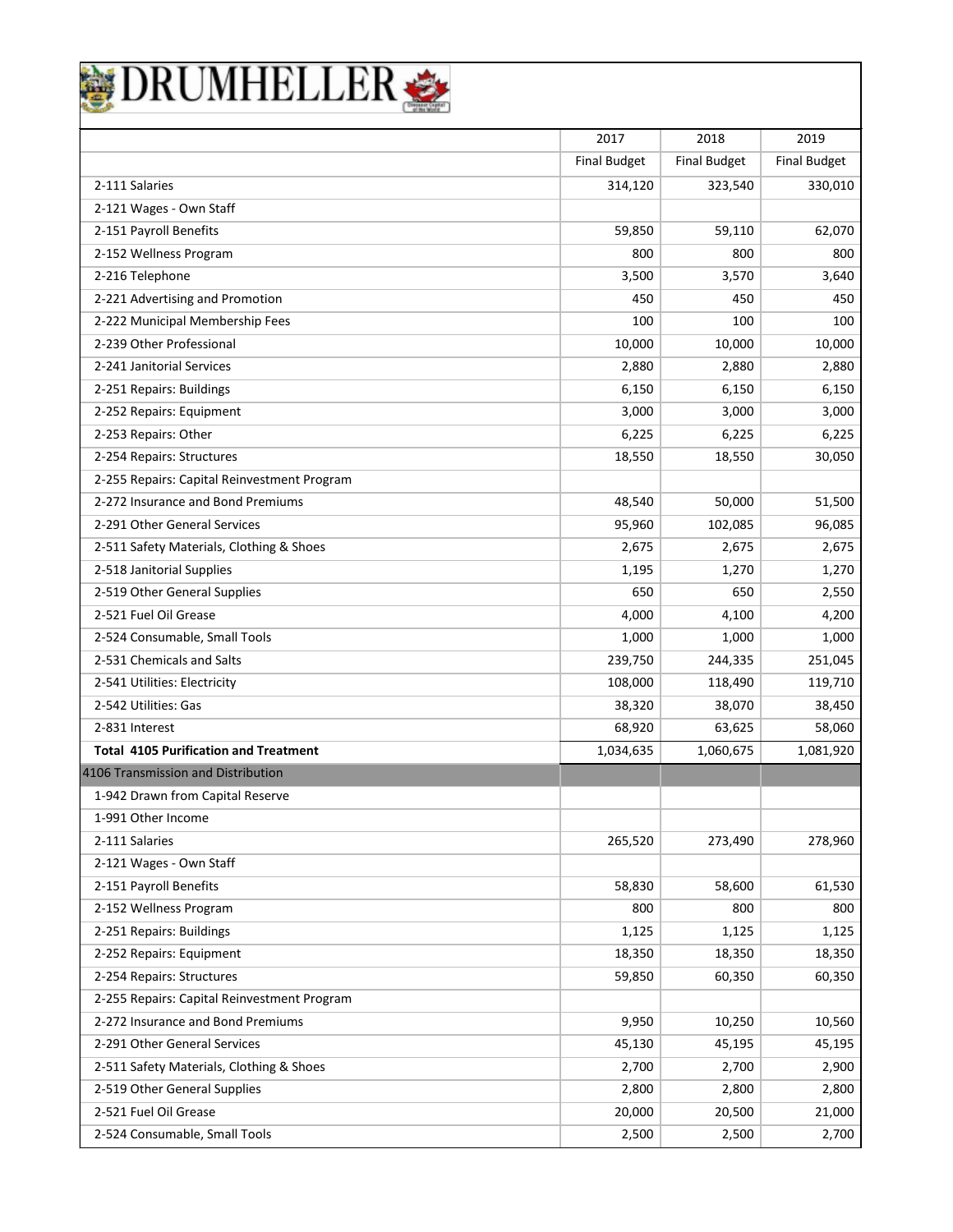|                                                 | 2017                | 2018                | 2019                |
|-------------------------------------------------|---------------------|---------------------|---------------------|
|                                                 | <b>Final Budget</b> | <b>Final Budget</b> | <b>Final Budget</b> |
| 2-535 Sand and Gravel                           | 4,000               | 4,000               | 4,250               |
| 2-541 Utilities: Electricity                    | 36,030              | 37,350              | 38,210              |
| 2-542 Utilities: Gas                            | 1,610               | 1,620               | 1,640               |
| 2-831 Interest                                  | 37,640              | 35,310              | 32,890              |
| <b>Total 4106 Transmission and Distribution</b> | 566,835             | 574,940             | 583,260             |
| 4201 Sewage Administration - Drumheller         |                     |                     |                     |
| 1-441 Sale of Utility                           | (2,025,000)         | (2,066,500)         | (2, 108, 000)       |
| 1-451 Custom Work                               | (10,000)            | (10,000)            | (10,000)            |
| 1-511 Penalties                                 | (12,750)            | (13,000)            | (13,000)            |
| 1-991 Other Income                              |                     |                     |                     |
| 2-111 Salaries                                  | 179,720             | 185,110             | 188,810             |
| 2-121 Wages - Own Staff                         |                     |                     |                     |
| 2-151 Payroll Benefits                          | 37,420              | 37,250              | 39,110              |
| 2-152 Wellness Program                          | 600                 | 600                 | 600                 |
| 2-212 Communication System                      | 6,850               | 6,850               | 6,850               |
| 2-214 Conventions/Registrations                 |                     |                     |                     |
| 2-215 Postage                                   | 11,325              | 11,325              | 10,975              |
| 2-216 Telephone                                 | 2,500               | 2,575               | 2,660               |
| 2-217 Travel and Subsistence                    | 2,000               | 2,050               | 2,050               |
| 2-221 Advertising and Promotion                 | 2,000               | 2,000               | 2,000               |
| 2-223 Printing and Binding                      |                     |                     |                     |
| 2-226 Internet                                  | 4,225               | 1,060               | 1,060               |
| 2-234 Education                                 | 2,000               | 2,000               | 2,000               |
| 2-239 Other Professional                        | 14,000              | 15,500              | 18,750              |
| 2-272 Insurance and Bond Premiums               |                     |                     |                     |
| 2-291 Other General Services                    | 1,800               | 1,800               | 1,800               |
| 2-295 Project: (specify)                        | 10,000              | 10,000              | 10,000              |
| 2-761 Contributed to Capital Reserves           |                     |                     |                     |
| 2-926 Uncollectable Accounts                    | 8,000               | 8,000               | 8,000               |
| 2-930 Amortization Expense                      | 840,330             | 840,330             | 845,330             |
| 2-961 Transfer to (specify department)          | 8,000               | 8,000               | 8,000               |
| 2-962 Transfer to (specify department)          | 70,000              | 70,000              | 70,000              |
| 2-963 Transfer to (specify department)          | 800                 | 800                 | 800                 |
| Total 4201 Sewage Administration - Drumheller   | (846, 180)          | (884, 250)          | (912, 205)          |
| 4203 Sewage Administration - East Coulee        |                     |                     |                     |
| 1-441 Sale of Utility                           | (56,000)            | (57,000)            | (58, 200)           |
| 2-272 Insurance and Bond Premiums               |                     |                     |                     |
| 2-761 Contributed to Capital Reserves           |                     |                     |                     |
| Total 4203 Sewage Administration - East Coulee  | (56,000)            | (57,000)            | (58, 200)           |
| 4211 Sewage Collection - Drumheller             |                     |                     |                     |
| 1-942 Drawn from Capital Reserve                |                     |                     |                     |
| 1-991 Other Income                              |                     |                     |                     |
| 2-111 Salaries                                  | 122,640             | 126,320             | 128,850             |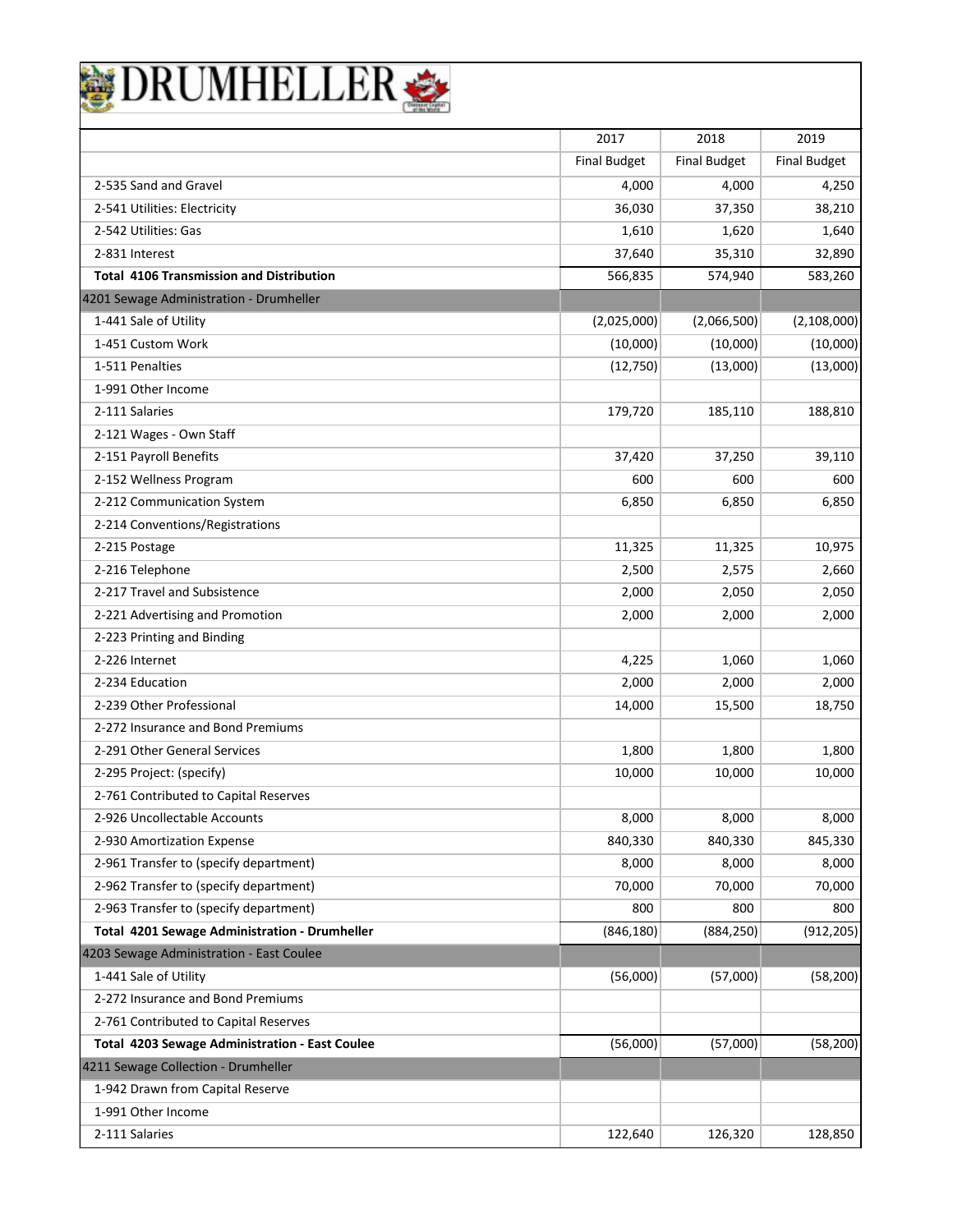|                                                   | 2017                | 2018                | 2019                |
|---------------------------------------------------|---------------------|---------------------|---------------------|
|                                                   | <b>Final Budget</b> | <b>Final Budget</b> | <b>Final Budget</b> |
| 2-121 Wages - Own Staff                           |                     |                     |                     |
| 2-151 Payroll Benefits                            | 26,530              | 26,320              | 27,640              |
| 2-152 Wellness Program                            | 150                 | 150                 | 150                 |
| 2-241 Janitorial Services                         |                     |                     |                     |
| 2-251 Repairs: Buildings                          | 6,650               | 6,650               | 6,650               |
| 2-252 Repairs: Equipment                          | 32,000              | 33,000              | 34,000              |
| 2-253 Repairs: Other                              | 6,250               | 6,250               | 6,250               |
| 2-254 Repairs: Structures                         | 23,000              | 23,000              | 25,000              |
| 2-255 Repairs: Capital Reinvestment Program       |                     |                     |                     |
| 2-272 Insurance and Bond Premiums                 | 12,220              | 12,590              | 12,970              |
| 2-291 Other General Services                      | 118,280             | 98,470              | 98,470              |
| 2-511 Safety Materials, Clothing & Shoes          | 1,500               | 1,500               | 1,500               |
| 2-518 Janitorial Supplies                         | 1,500               | 1,500               | 1,500               |
| 2-519 Other General Supplies                      | 1,000               | 1,000               | 1,000               |
| 2-521 Fuel Oil Grease                             | 17,000              | 17,600              | 18,200              |
| 2-524 Consumable, Small Tools                     | 1,500               | 1,500               | 1,500               |
| 2-531 Chemicals and Salts                         | 16,000              | 18,000              | 20,000              |
| 2-535 Sand and Gravel                             | 1,500               | 1,500               | 1,500               |
| 2-541 Utilities: Electricity                      | 45,490              | 45,940              | 46,110              |
| 2-542 Utilities: Gas                              | 37,690              | 37,380              | 37,820              |
| 2-831 Interest                                    | 15,415              | 14,315              | 13,160              |
| <b>Total 4211 Sewage Collection - Drumheller</b>  | 486,315             | 472,985             | 482,270             |
| 4213 Sewage Collection - East Coulee              |                     |                     |                     |
| 2-111 Salaries                                    | 4,540               | 4,680               | 4,770               |
| 2-121 Wages - Own Staff                           |                     |                     |                     |
| 2-151 Payroll Benefits                            | 1,030               | 1,020               | 1,070               |
| 2-251 Repairs: Buildings                          | 500                 | 500                 | 500                 |
| 2-252 Repairs: Equipment                          | 1,200               | 1,200               | 1,200               |
| 2-253 Repairs: Other                              | 250                 | 250                 | 250                 |
| 2-254 Repairs: Structures                         | 1,600               | 1,600               | 1,600               |
| 2-291 Other General Services                      | 3,000               | 3,000               | 3,000               |
| <b>Total 4213 Sewage Collection - East Coulee</b> | 12,120              | 12,250              | 12,390              |
| 4221 Sewage Treatment - Drumheller                |                     |                     |                     |
| 1-991 Other Income                                |                     |                     |                     |
| 2-111 Salaries                                    | 82,410              | 84,880              | 86,580              |
| 2-121 Wages - Own Staff                           |                     |                     |                     |
| 2-151 Payroll Benefits                            | 15,170              | 15,000              | 15,750              |
| 2-216 Telephone                                   | 6,800               | 6,930               | 7,060               |
| 2-239 Other Professional                          | 10,000              | 10,000              | 10,000              |
| 2-241 Janitorial Services                         |                     |                     |                     |
| 2-251 Repairs: Buildings                          | 3,500               | 3,500               | 3,500               |
| 2-252 Repairs: Equipment                          | 3,200               | 3,200               | 3,200               |
| 2-253 Repairs: Other                              | 4,250               | 4,250               | 4,250               |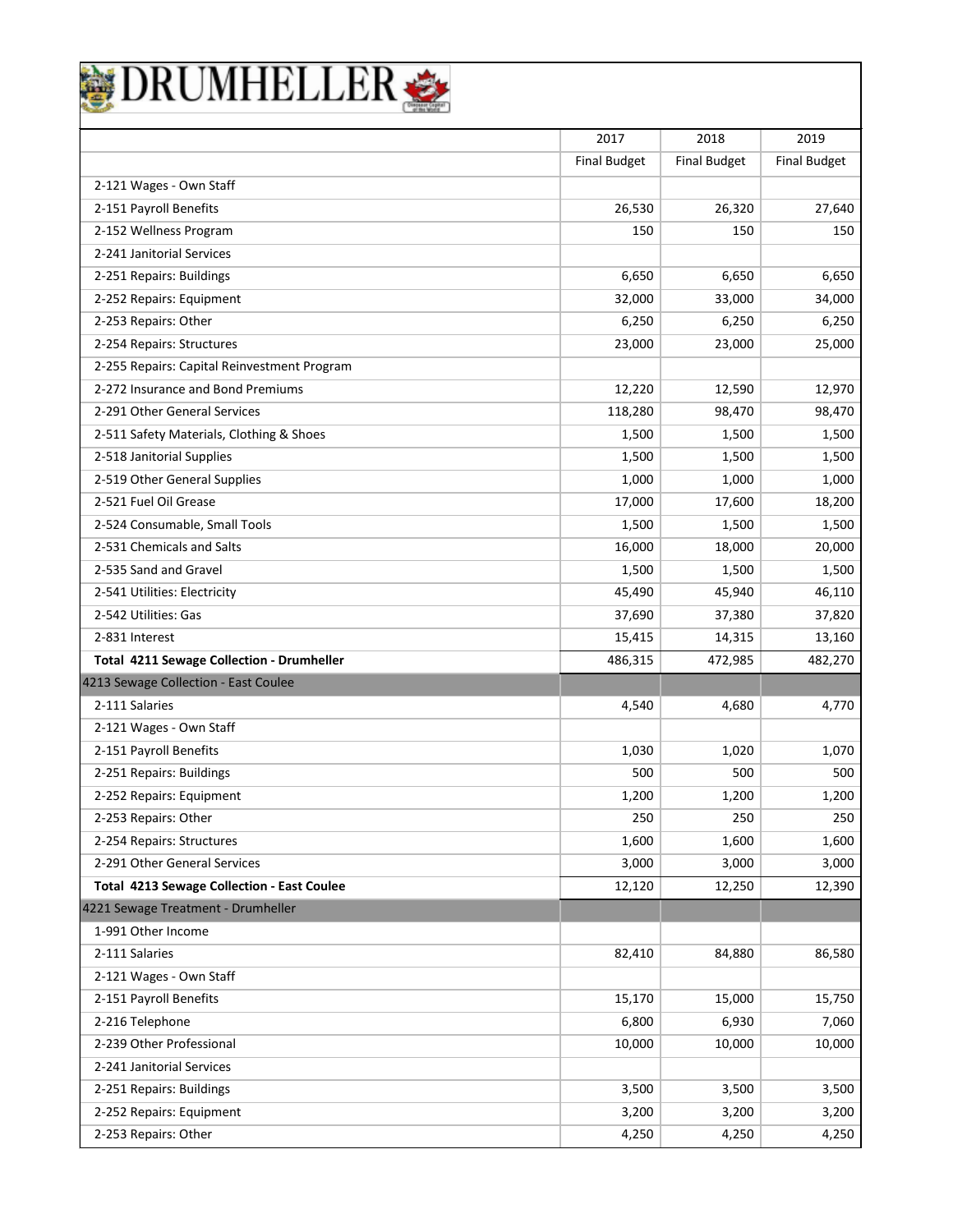| DRUMHELLEF                                |                     |                     |                     |
|-------------------------------------------|---------------------|---------------------|---------------------|
|                                           |                     |                     |                     |
|                                           | 2017                | 2018                | 2019                |
|                                           | <b>Final Budget</b> | <b>Final Budget</b> | <b>Final Budget</b> |
| 2-254 Repairs: Structures                 | 30,450              | 22,950              | 38,450              |
| 2-272 Insurance and Bond Premiums         | 25,950              | 26,730              | 27,530              |
| 2-291 Other General Services              | 23,265              | 23,335              | 23,335              |
| 2-511 Safety Materials, Clothing & Shoes  | 1,150               | 1,150               | 1,150               |
| 2-518 Janitorial Supplies                 | 1,000               | 1,000               | 1,000               |
| 2-519 Other General Supplies              | 1,000               | 1,000               | 1,000               |
| 2-521 Fuel Oil Grease                     |                     |                     |                     |
| 2-524 Consumable, Small Tools             | 1,100               | 1,100               | 1,100               |
| 2-531 Chemicals and Salts                 | 63,500              | 64,000              | 64,000              |
| 2-541 Utilities: Electricity              | 137,040             | 148,970             | 149,330             |
| 2-542 Utilities: Gas                      | 4,230               | 4,260               | 4,320               |
| 2-831 Interest                            | 96,410              | 90,865              | 85,100              |
| Total 4221 Sewage Treatment - Drumheller  | 510,425             | 513,120             | 526,655             |
| 4223 Sewage Treatment - East Coulee       |                     |                     |                     |
| 2-111 Salaries                            | 31,290              | 32,230              | 32,870              |
| 2-121 Wages - Own Staff                   |                     |                     |                     |
| 2-151 Payroll Benefits                    | 6,140               | 6,080               | 6,380               |
| 2-216 Telephone                           | 850                 | 865                 | 880                 |
| 2-251 Repairs: Buildings                  | 4,000               | 4,000               | 4,000               |
| 2-253 Repairs: Other                      | 800                 | 800                 | 800                 |
| 2-254 Repairs: Structures                 | 3,500               | 3,500               | 3,500               |
| 2-272 Insurance and Bond Premiums         | 3,090               | 3,180               | 3,280               |
| 2-291 Other General Services              | 10,045              | 10,075              | 10,075              |
| 2-511 Safety Materials, Clothing & Shoes  | 350                 | 350                 | 350                 |
| 2-519 Other General Supplies              |                     |                     |                     |
| 2-524 Consumable, Small Tools             | 200                 | 200                 | 200                 |
| 2-531 Chemicals and Salts                 | 9,500               | 9,500               | 9,500               |
| 2-541 Utilities: Electricity              | 5,830               | 5,930               | 5,900               |
| 2-542 Utilities: Gas                      | 3,000               | 3,000               | 3,000               |
| 2-831 Interest                            | 12,190              | 11,675              | 11,130              |
| Total 4223 Sewage Treatment - East Coulee | 90,785              | 91,385              | 91,865              |
| <b>Total Utiltiy Rate Supported</b>       | 306,350             | 139,270             | 42,315              |